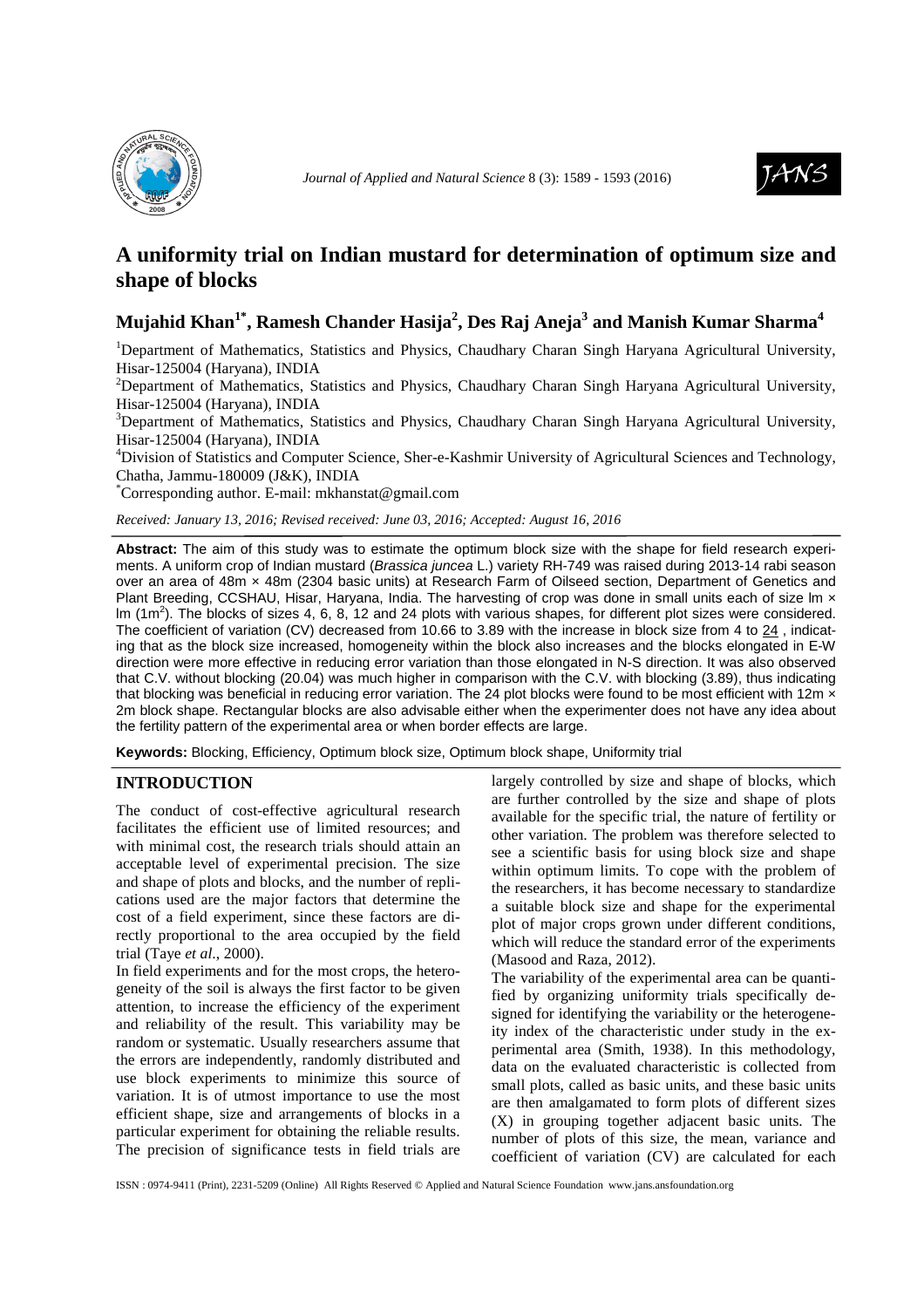designed plot size. The plots are then arranged within blocks of different sizes and shapes to find out the optimum block size and shape (Storck *et al*., 2010).

Optimum block size and shape for yield have been estimated for several different crops, both agronomic and horticultural, by Agnihotri *et al*. (1995 and 1996), Handa *et al*. (1995), Masood and Javed (2003), Leilah and Al-Khateeb (2007), Lucas (2007), Kumar *et al*. (2008) and Storck *et al*. (2010).

As the Haryana state ranks 4th in the acreage, 2nd in the production and 2nd in the productivity of the rapeseedmustard in India, it was of prime importance to conduct the uniformity trial on Indian mustard (*Brassica juncea* L.) in Haryana state of India with the utilization of data for the estimation of optimum block size and shape.

#### **MATERIALS AND METHODS**

**Source of data:** Indian mustard (*Brassica juncea* L.) cultivar RH-749 was grown using uniform crop improvement practices during rabi season of 2013-14 at Research Farm of Oilseed section, Department of Genetics and Plant Breeding, CCSHAU, Hisar, Haryana state, India, over an area of the  $48m \times 48m$  (2304 m<sup>2</sup>). The field was divided into rows (East-West direction) and columns (North-South direction). The units were arranged in 48 rows and 48 columns, each consisting of 48 units and harvesting of crop was done in small units each of size  $1 \text{ m} \times 1 \text{ m}$  (1m<sup>2</sup>). The grains from each of these basic units were harvested, bagged, threshed, cleaned, dried and weighted (in grams) separately.

**Statistical analysis:** The contiguous units were combined by taking 1, 2, 3, 4, 6, 8, 12, 24 and 48 units along rows (E-W direction) and 1, 2, 3, 4, 6, 8, 12, 24 and 48 units across columns to form plots of different shapes and sizes. The plots were then grouped into blocks of 4, 6, 8, 12 and 24 plots. The C.V.'s for different block sizes were calculated by using the formula

$$
C.V. = \frac{\sqrt{EMS}}{Mean} \times 100
$$

Where, the error mean square (EMS) was obtained from analysis of variance tables for blocks of different plot sizes.

**Relationship between C.V. and size of blocks:** Smith (1938) gave an empirical relationship between plot size  $(X)$  and plot variance  $V_x$ . The law states that

$$
V_x = V_1 / X^b
$$
 (1)  
which on log transformation becomes  

$$
log V_x = log V_1 - b log X
$$
 (2)  
Where.

 $V_x$  is the variance of yield per unit area among plots of size X units,

 $V_1$  is the variance among plots of size unity,

b is the regression coefficient, indicating the relationship between adjacent individual experimental units or in other words it reflects soil heterogeneity and thus serve as an index of soil heterogeneity andX is the number of basic units per plot.

The index of soil heterogeneity (b) is the regression of the log of the plot variance (on a per unit basis) on the log of the number of basic units per plot. Generally, coefficient of variation is used as a relative measure for computing variability index of  $V_x$ .

In equation (2), b was computed by least square procedure and on solving the normal equations so obtained, we get

$$
\hat{b} = \frac{n \sum_{i=1}^{n} \log X_{-i} \log V_{-x_{i}} - (\sum_{i=1}^{n} \log V_{-x_{i}}) (\sum_{i=1}^{n} \log X_{-i})}{n \sum_{i=1}^{n} (\log X_{-i})^{2} - (\sum_{i=1}^{n} \log X_{-i})^{2}}
$$
\n(3)\n
$$
\log V_{-1} = \frac{\sum_{i=1}^{n} \log V_{-x_{i}} + b \sum_{i=1}^{n} \log X_{-i}}{n}
$$
\n(4)

The value of regression coefficient, b, was computed for all the corresponding plot sizes to the blocks of 4, 6, 8, 12 and 24 plots. The coefficient of determination  $(R^2)$  was computed for all the block arrangements for the fitted equations to examine the suitability of the Smith's equation.

**Block efficiency:** Since experimental materiel was not homogeneous, it may be possible to stratify the material into homogeneous blocks. Thus stratification or blocking was one of the methods for controlling the variability. The improved precision of the estimates brought about by using blocking to reduce the experimental error, was expressed as block efficiency. The block efficiency may also be defined as the ratio of variance without blocking to the variance obtained with blocking. If  $V_0$  denotes the variance without blocking and  $V<sub>B</sub>$  denotes the variance with blocking, then the block efficiency (B.E.) may be worked out using the formula given by Agarwal and Deshpande (1967):

$$
B.E. = \frac{V_0}{V_B}
$$
 (5)

As we have considered the blocks of varying sizes, i.e. 4, 6, 8. 12 and 24, then the block efficiencies for the various block arrangements was worked out to find the suitable sizes and shapes of the blocks from these combinations.

#### **RESULTS AND DISCUSSION**

It was observed that the coefficient of variation decreases with the increase in the block size, indicating that as the size of block was increased; the homogeneity within the block also increases. In the experiment, the minimum C.V.'s for 4, 6, 8, 12 and 24 plot blocks, for the plots of size 1 unit were 10.66, 8.68, 7.93, 5.93 and 3.89 per cent, respectively. The same pattern of decreasing C.V. was observed for all other plot sizes. The decrease in the coefficient of variation varies with different block sizes; it was minimum for the largest block size. Thus, 24 plot blocks were more efficient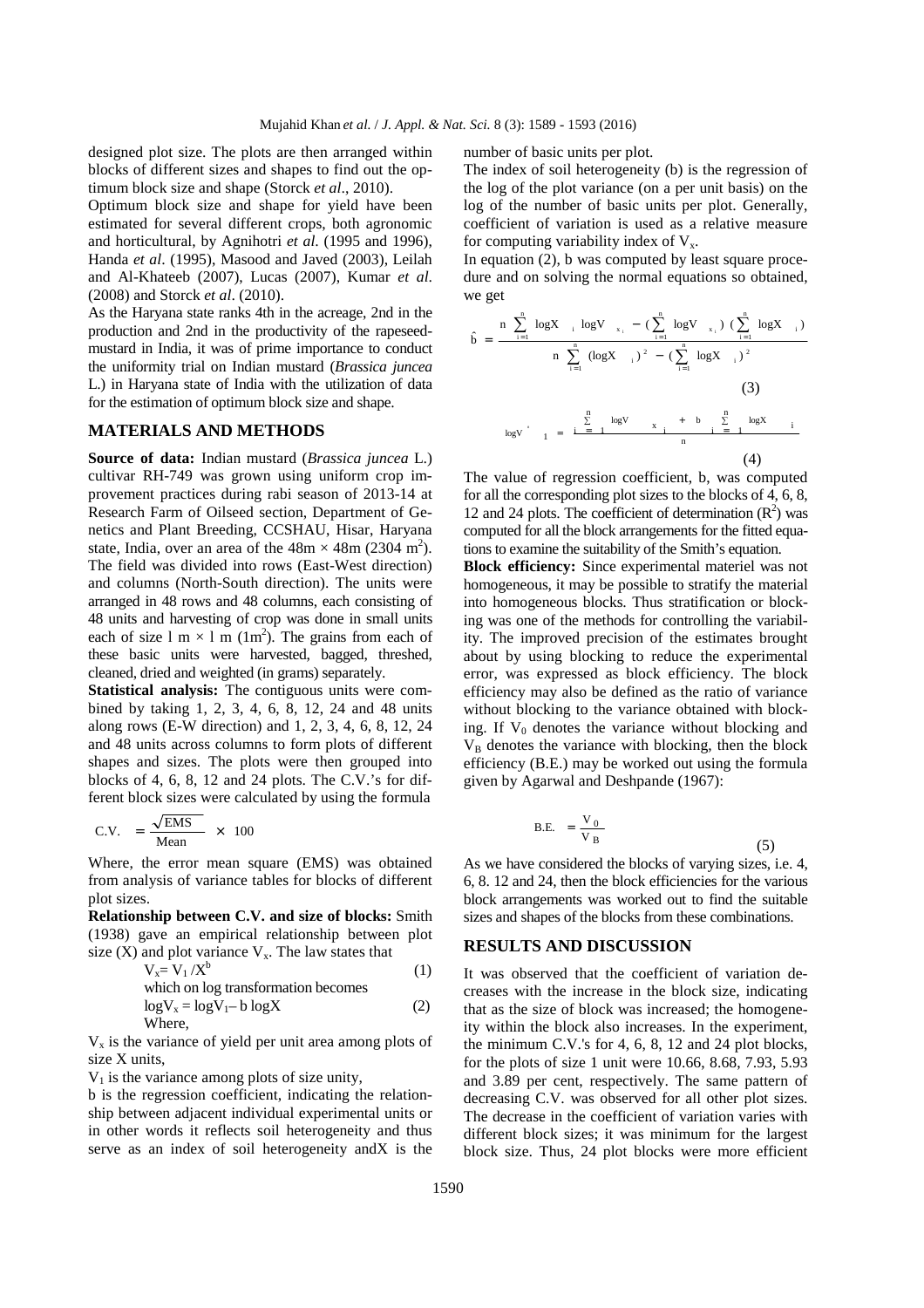| <b>Coefficient of variation</b> |              |              |              |               |               |  |  |  |
|---------------------------------|--------------|--------------|--------------|---------------|---------------|--|--|--|
| <b>Plot</b> size                | 4-plot block | 6-plot block | 8-plot block | 12-plot block | 24-plot block |  |  |  |
| (in units)                      |              |              |              |               |               |  |  |  |
| 1                               | 10.66        | 8.68         | 7.93         | 5.93          | 3.89          |  |  |  |
| $\overline{2}$                  | 7.93         | 5.93         | 5.25         | 3.89          | 2.89          |  |  |  |
| 3                               | 5.93         | 6.14         | 3.89         | 4.53          | 3.01          |  |  |  |
| 4                               | 5.25         | 3.89         | 4.37         | 2.89          | 2.53          |  |  |  |
| 6                               | 3.89         | 3.52         | 2.89         | 3.01          | 2.25          |  |  |  |
| 8                               | 4.37         | 2.89         | 3.41         | 2.53          | 1.81          |  |  |  |
| 12                              | 2.89         | 3.01         | 2.53         | 2.25          | 1.77          |  |  |  |
| 24                              | 2.53         | 2.25         | 1.81         | 1.77          | 1.02          |  |  |  |
| 48                              | 1.81         | 1.77         | 1.32         | 1.02          | 0.43          |  |  |  |

**Table 1.** Coefficient of variation of various plot sizes for different block arrangements.

**Table 2.** Coefficient of variation of various plot sizes for different block arrangements.

| <b>Plot size</b><br>(in units) | Plot shape | <b>Block size</b> | <b>Block shape</b> | Minimum C.V. |
|--------------------------------|------------|-------------------|--------------------|--------------|
|                                | 1:1        | 24                | 1:24               | 3.89         |
|                                | 1:2        | 24                | 1:24               | 2.89         |
|                                | 1:3        | 24                | 3:8                | 3.01         |
|                                | 1:4        | 24                | 1:24               | 2.53         |
| o                              | 1:6        | 24                | 3:8                | 2.25         |
| ō                              | 1:8        | 24                | 4:6                | 1.81         |
| 12                             | 1:12       | 24                | 6:4                | 1.77         |
| 24                             | 1:24       | 24                | 12:2               | 1.02         |
| 48                             | 1:48       | 24                | 12:2               | 0.43         |

**Table 3.** Fairfield Smith's equation for different block arrangements.

| <b>Type of arrangement</b> | Smith's equation<br>$V_X = V_1 X^{-b}$ | $\mathbf{R}^2$ |
|----------------------------|----------------------------------------|----------------|
| 4 plot block               | $10.1675 X^{-0.4572}$                  | 0.8946         |
| 6 plot block               | $8.0075 X^{-0.4104}$                   | 0.9483         |
| 8 plot block               | 7.3485 $X^{-0.4403}$                   | 0.9656         |
| 12 plot block              | 5.9744 X <sup>-0.4188</sup>            | 0.9466         |
| 24 plot block              | 4.8764 $X^{-0.5221}$                   | 0.9799         |

than the other block sizes 4, 6, 8 and 12, for the given plot sizes.

It was also observed that C.V. without blocking was much higher in comparison with the C.V. with blocking, thus indicating that blocking was beneficial in reducing error variation.

**Effect of block shape:** For a given block size, generally, the blocks elongated along E-W direction had less C.V. as compared to the block elongated across N-S direction, for instances for a plot of size one unit, the C.V. for block size 4 with shapes 1:4 was 10.66 per cent which was less than the C.V. for the shape 4:1 i.e. 11.46. Thus there was reduction of 7 per cent in C.V. from shape 1:4 to 4:1. The reduction was large for bigger size of plots and blocks. For example for same plot size  $1 \text{ m}^2$  with block size 12, the C.V. with block shape

1:12 was 5.93 per cent and it reduces by 20 per cent for block shape 6:2 i.e. 7.47 per cent and for block size 24 for the plot size  $1m^2$ , the C.V. with block shape 1:24 was 3.89 per cent and it reduces by 35 per cent for block shape 6:4 i.e. 6.04 per cent. It was observed that the long and narrow blocks elongated in E-W direction were the most efficient ones.

**Relationship between coefficient of variation and block size:** The minimum coefficient of variation's were to be found out for all the combinations of plot sizes and shapes for different arrangements of blocks and are presented in Table 2. The further calculations should be carried out on these minimum coefficients of variation.

As we have earlier concluded that the 24 plot blocks were more significant than all the other blocks and for the 24 plot size, the most significant block shape was 12:2 i.e. 12 plots elongated along E-W direction and 2 plots elongated along N-W direction. So, as per the earlier findings regarding block size and block shape, and this result regarding minimum coefficient of variation for all the combinations of plot sizes, plot shapes, block sizes and block shapes, we have concluded that 24 plot blocks elongated in E-W direction (i.e. 12:2) was found to be optimum for the Indian mustard.

**Fitting of Smith's equation:** After examining empirically, the effect of size of blocks on error variability, a functional relationship between plot size and C.V. has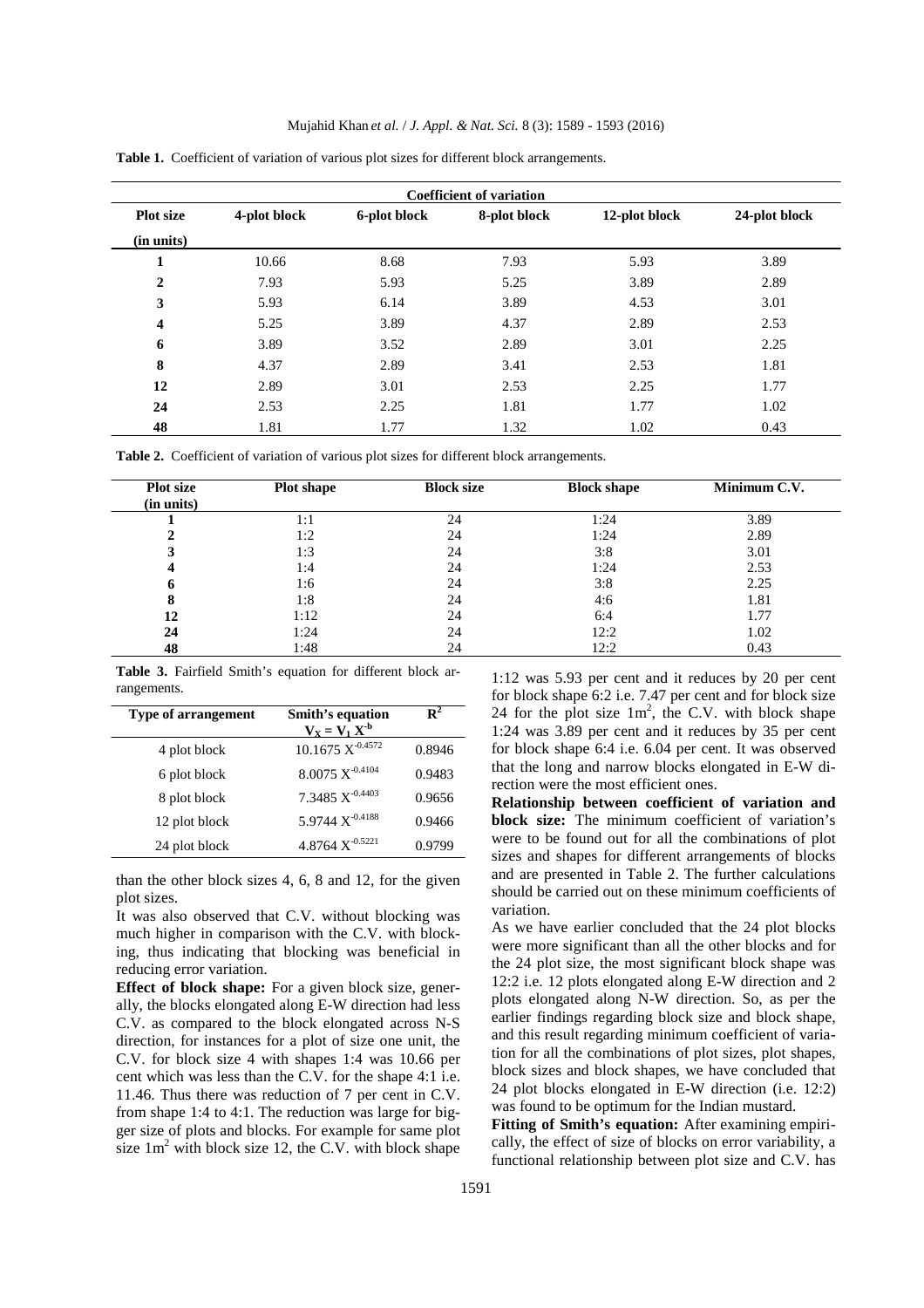| <b>Plot</b> size<br>(in units) | Without<br><b>Blocking</b><br>C.V. | $4$ – plot blocks |             | $6$ – plot blocks |             | $8 - plot blocks$ |             | $12$ – plot blocks |             | $24$ – plot blocks |             |
|--------------------------------|------------------------------------|-------------------|-------------|-------------------|-------------|-------------------|-------------|--------------------|-------------|--------------------|-------------|
|                                |                                    | C.V.              | <b>B.E.</b> | C.V.              | <b>B.E.</b> | C.V.              | <b>B.E.</b> | C.V.               | <b>B.E.</b> | C.V.               | <b>B.E.</b> |
|                                | 20.07                              | 10.66             | 1.88        | 8.68              | 2.31        | 7.93              | 2.53        | 5.93               | 3.38        | 3.89               | 5.15        |
| 2                              | 14.12                              | 7.93              | 1.78        | 5.93              | 2.38        | 5.25              | 2.68        | 3.89               | 3.62        | 2.89               | 4.88        |
| 3                              | 11.81                              | 5.93              | 1.99        | 6.14              | 1.92        | 3.89              | 3.03        | 4.53               | 2.60        | 3.01               | 3.92        |
| 4                              | 10.22                              | 5.25              | 1.94        | 3.89              | 2.62        | 4.37              | 2.33        | 2.89               | 3.53        | 2.53               | 4.03        |
| 6                              | 8.24                               | 3.89              | 2.11        | 3.52              | 2.34        | 2.89              | 2.85        | 3.01               | 2.73        | 2.25               | 3.66        |
| 8                              | 7.42                               | 4.37              | 1.69        | 2.89              | 2.56        | 3.41              | 2.17        | 2.53               | 2.93        | 1.81               | 4.09        |
| 12                             | 5.44                               | 2.89              | 1.88        | 3.01              | 1.80        | 2.53              | 2.15        | 2.25               | 2.41        | 1.77               | 3.07        |
| 24                             | 3.28                               | 2.53              | 1.29        | 2.25              | 1.45        | 1.81              | 1.81        | 1.77               | 1.85        | 1.02               | 3.21        |
| 48                             | 1.44                               | 1.81              | 0.79        | 1.77              | 0.81        | 1.32              | 1.09        | 1.02               | 1.41        | 0.43               | 3.34        |

**Table 4.** Coefficient of variation and block efficiency for various plots and block sizes.

been fitted. The Smith (1938) relation between plot size X and coefficient of variation  $V_X$  was found to be most suitable for all plot blocks and the results have been summarized in Table 3.

The coefficients of determination  $(R^2)$  for various block arrangements of the Smith's equation vary from 0.8946 to 0.9799 when plot sizes were considered and the  $R^2$  was found to be maximum for the 24 plot blocks, so the 24 plot blocks were more efficient then all the other blocks. Also the index of soil variability (b) varies from 0.4104 to 0.5221.

**Block efficiency**: Blocking was found to be useful for reducing experimental error from the plot yield by removing the portion of variability present in the plot and mak-ing the experimental field less heterogeneous. This advantage of using blocks was expressed as the block efficiency.

For the present uniformity trial data, we consider the blocks with 4, 6, 8, 12 and 24 plots for the various plot sizes. Then the block efficiencies for different plot arrangements within the blocks were calculated and presented in Table 4, along with respective coefficients of variation. This degree of effectiveness of blocks in increasing the accuracy of experiments was given by  $V_0$ /  $V_B$ , the ratio of the error variance obtained without blocking to the error variance obtained with blocking.

It was observed that the block efficiency generally increases with the increase in the block size, for the given size and shape of plots. Thus the 24 plots block was more efficient than 4, 6, 8 and 12 plot blocks. There was no consistency in the effect of the shape of the blocks, so long as its size was the same. However, the coefficients of variation in case of blocking were less than those in without blocking, thus indicating the gain in efficiency due to grouping.

It can be concluded that the increase in the block size for a given plot size, leads to the increase in the block efficiency. Hence larger blocks were found to be more effective than the smaller blocks, in reducing the error variability.

### **Conclusion**

The coefficient of variation decreased with the increase in the block size, indicating that as the size of block increased, the homogeneity within the block also increased. Thus, 24 plot blocks were more efficient than the other block sizes 4, 6, 8 and 12, for the given plot sizes. It was observed that the blocks elongated in E-W direction were more effective in reducing error variation than those elongated in N-S direction. It was also observed that C.V. without blocking was much higher in comparison with the C.V. with blocking, thus indicating that blocking was beneficial in reducing error variation. It was observed that the block efficiency generally increases with the increase in the block size, for the given size and shape of plots. The block size of  $24m^2$  with  $12m \times 2m$ shape is recommended for future field experiments on Indian mustard yield trials.

#### **REFERENCES**

- Agarwal, K.N. and Deshpande, M.R. (1967). Size and shape of plots and blocks in field experiments with dibbled paddy. *Indian Journal of Agricultural Sciences*. 37 (6) : 445-455.
- Agnihotri, Y. and Agarwal, M.C. (1995). Uniformity trials for determination of optimum size and shape of plots/ blocks for experimentation with *Acacia catechu*. *The Indian Forester*. 121(8).
- Agnihotri, Y., Agarwal, M.C. and Kumar, N. (1996). Size and shape of plots and blocks for field experiment with Eucalyptus in Shivalik Hills. *Indian Jour. Forestry*. 19  $(1)$ : 74-78.
- Handa, D.P., Sreenath, P.R. and Rajpali, S.K. (1995). Uniformity trial with Lucerne grown for fodder. *Grass and Forage Science*. 50 (3) : 209-216.
- Kumar, A., Pandey, V., Shekh, A.M., Dixit, S.K. and Kumar, M. (2008). Evaluation of crop soybean (*Glycine max* [L] Merrill) model under varying environmental condition. *American-Eurasian Journal of Agronomy*. 1 (2) :